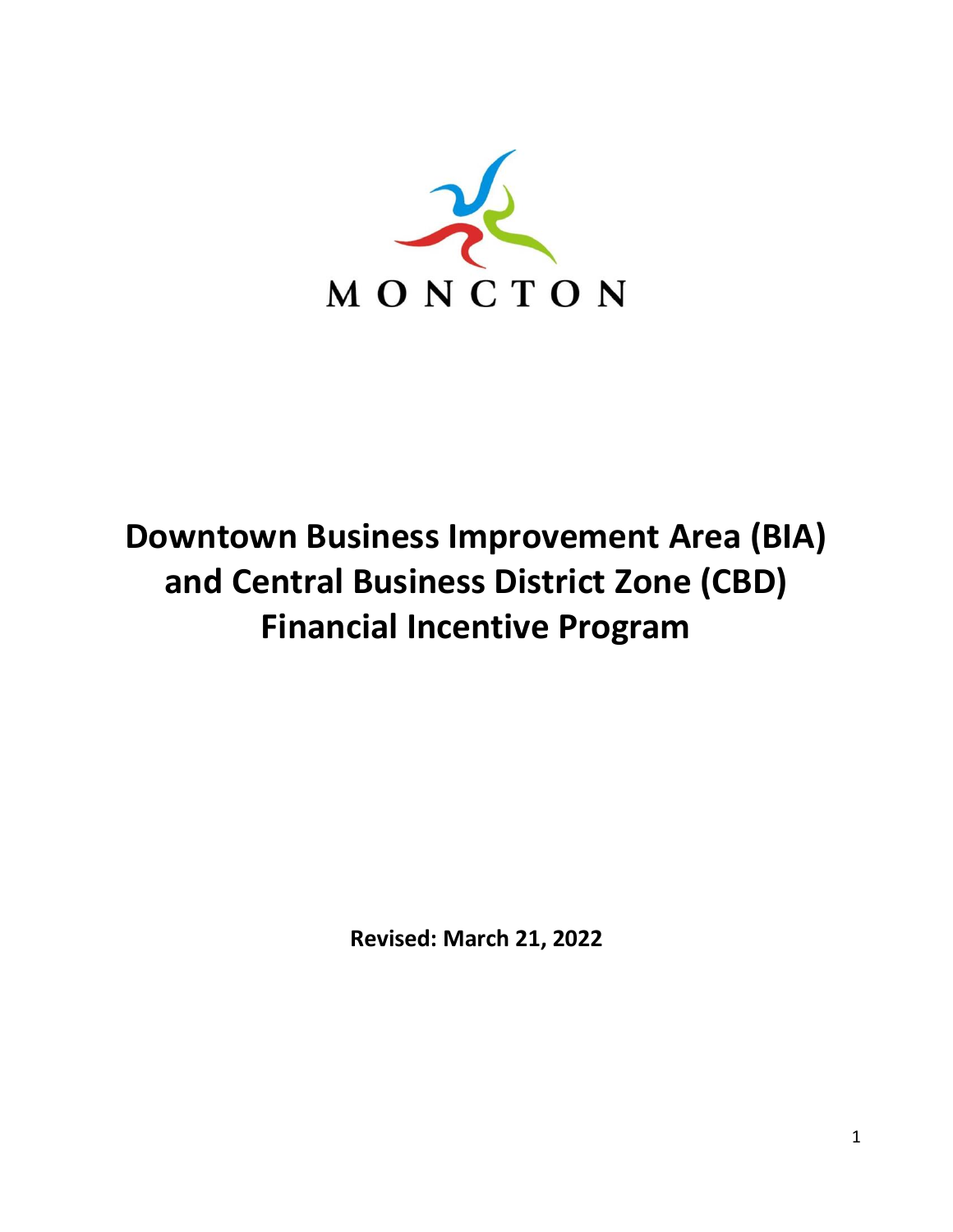

#### **DOWNTOWN BUSINESS IMPROVEMENT AREA (BIA) AND CENTRAL BUSINESS DISTRICT ZONE (CBD) FINANCIAL INCENTIVE PROGRAM**

#### **TABLE OF CONTENTS**

| 1. |     |  |
|----|-----|--|
|    | 1.1 |  |
|    | 1.2 |  |
|    | 1.3 |  |
| 2. |     |  |
| 3. |     |  |

#### **SCHEDULES**

| Schedule "A" – BIA and CBD Financial Incentive Program Application Form10 |  |
|---------------------------------------------------------------------------|--|
|                                                                           |  |
|                                                                           |  |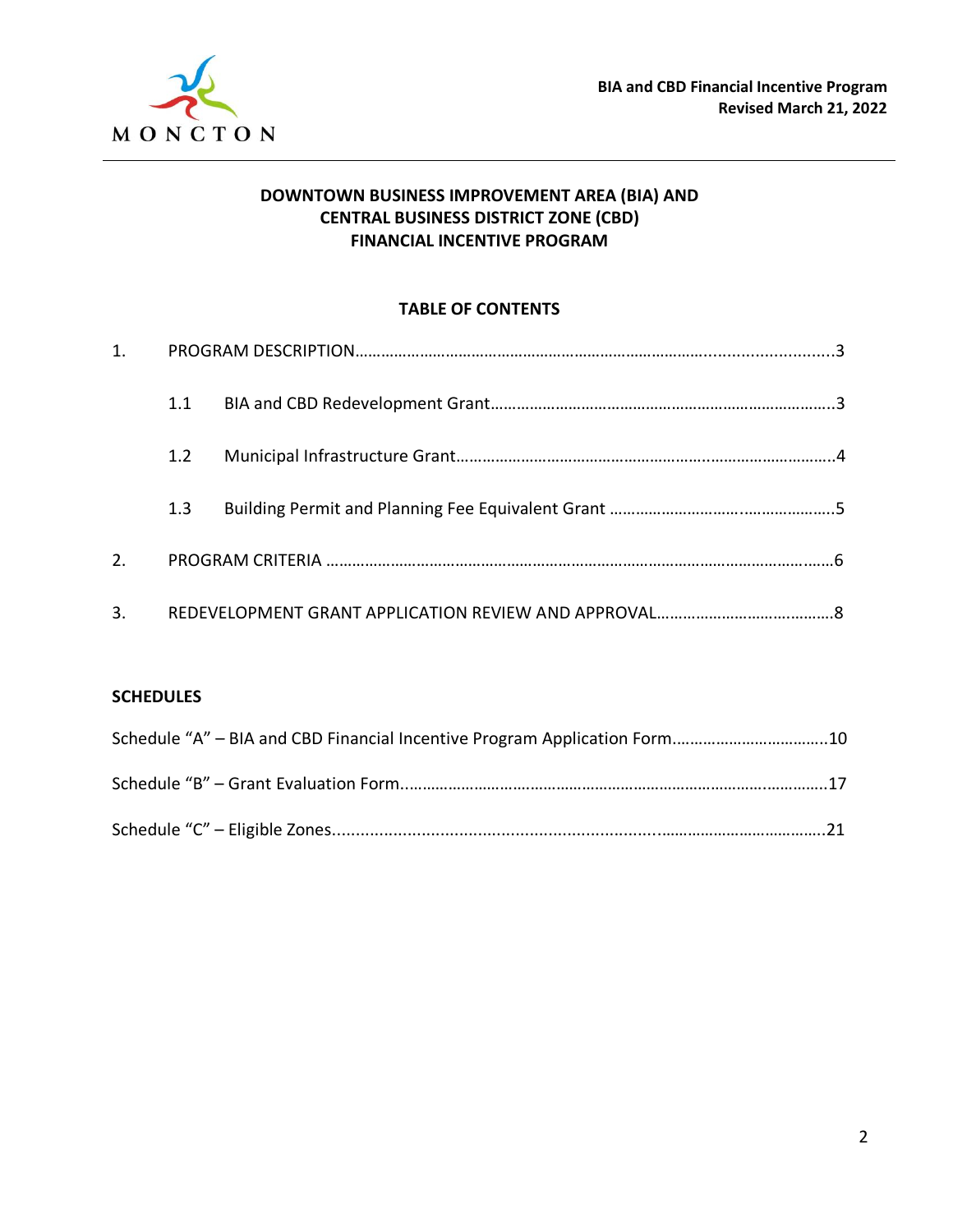

### **BIA AND CBD FINANCIAL INCENTIVE PROGRAM**

#### **1. PROGRAM DESCRIPTION**

The BIA and CBD Financial Incentive Program will focus on assisting with the revitalization of vacant, under-utilized, derelict and dilapidated properties and buildings within the designated BIA and CBD Financial Incentive Program Area outside of the Downtown Community Improvement Plan area. The goal of the BIA and CBD Financial Incentive Program is to entice City Changing developments valued at \$10 million dollars or more which would otherwise not occur.

Properties located within the Downtown Community Improvement Area will not be considered under the BIA and CBD Financial Incentive Program. Applicants seeking grants for properties located with the Downtown Community Improvement Area will be directed to apply under the Financial Incentive Program for Downtown Community Improvement Plan Area & Designated Heritage Properties.

Grants under the BIA and CBD Financial Incentive Program will contribute to the development of the municipality. By putting properties and buildings back into a fully productive use, the City will, in the long term, strengthen and enhance its property tax base through higher property taxes and existing services and infrastructure will be used more effectively. In addition, it is anticipated that the BIA and CBD Financial Incentive Program will serve as a catalyst for increased development activities in the surrounding downtown, which in turn will attract further businesses, residents, and employment.

The BIA and CBD Financial Incentive Program consists of three components: 1) Redevelopment Grant; 2) Municipal Infrastructure Grant; and 3) Building Permit and Planning Fee Equivalent Grant. It is anticipated that Grants from the Program will act as a catalyst for increased development activities in the surrounding downtown, which will in turn attract further businesses, residents and employment. The description, criteria, and application process for Grant under the Program are outlined in the following pages.

#### **1.1 BIA and CBD Redevelopment Grant**

The Redevelopment Grant is intended to provide a financial incentive to property owners who rehabilitate and develop adaptive re-use plans for properties or buildings that are contaminated, under-utilized or vacant being located outside of the Downtown Community Improvement Plan area but within the designated BIA and CBD Financial Incentive Program Area as shown in Schedule "C".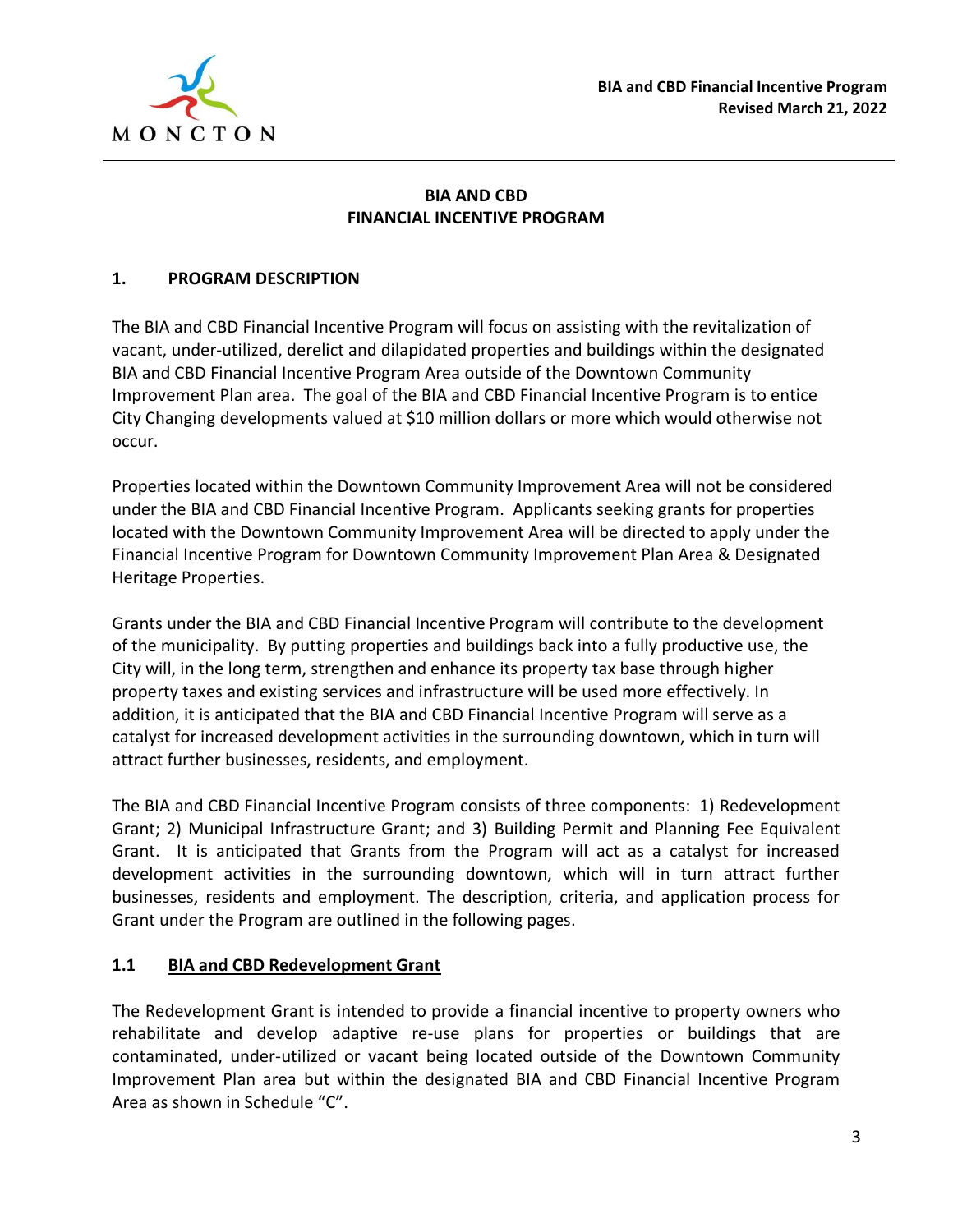The Redevelopment Grant is intended to focus on enticing significant *"City Changing Projects valuing construction cost of over \$10,000,000" at the time of Building Permit application.* The City Changing Projects will also have to contribute to the revitalization and redevelopment of vacant and under-utilized properties that would otherwise not occur.

Part of the rationale for providing the Redevelopment Grant is to off-set some of the costs involved with redeveloping property which relate to undertaking environmental remediation, demolition, infrastructure upgrading, building restoration, as well as assisting with facilitating structured parking with a public component, and or structured parking being integrated into new buildings. The final outcomes of the City Changing Projects will also have to represent an adaptive re-use of vacant and/or under-utilized properties and buildings.

The overall Redevelopment Grant is calculated on the value of the construction of a given City Changing Project at the time of building permit application. The calculation will be based on a contribution formula.

Payments of the Redevelopment Grant for City Changing Projects valued at over \$10 million dollars in building permits with the City, should be paid on an annual basis for up to three (3) years. Disbursements of the Redevelopment Grant shall only become payable to the applicants once the City Changing Project development is complete. A Project will only be considered complete after the Building Inspection Department of the City of Moncton provides confirmation that the building inspection process, as established and determined by the City for the City Changing Project development, is completed. An application must be made to the City in advance of a building permit application in order to be eligible to receive a Redevelopment Grant. Only costs incurred after an application is approved by the City can be included in the Redevelopment Grant payment.

#### **1.2 Municipal Infrastructure Grant**

The three (3) year Redevelopment Grant may be extended by an additional two (2) years where the City Changing Project development involves new municipal infrastructure being provided and installed.

To qualify for the Municipal Infrastructure Grant, the following conditions must be met by the applicant:

- 1) The demonstrated need to install municipal infrastructure to enable the proposed City Changing Project redevelopment;
- 2) The municipal infrastructure shall consist of any one or combination of the following:
	- a) Public streets (including curbing) or roadway extensions;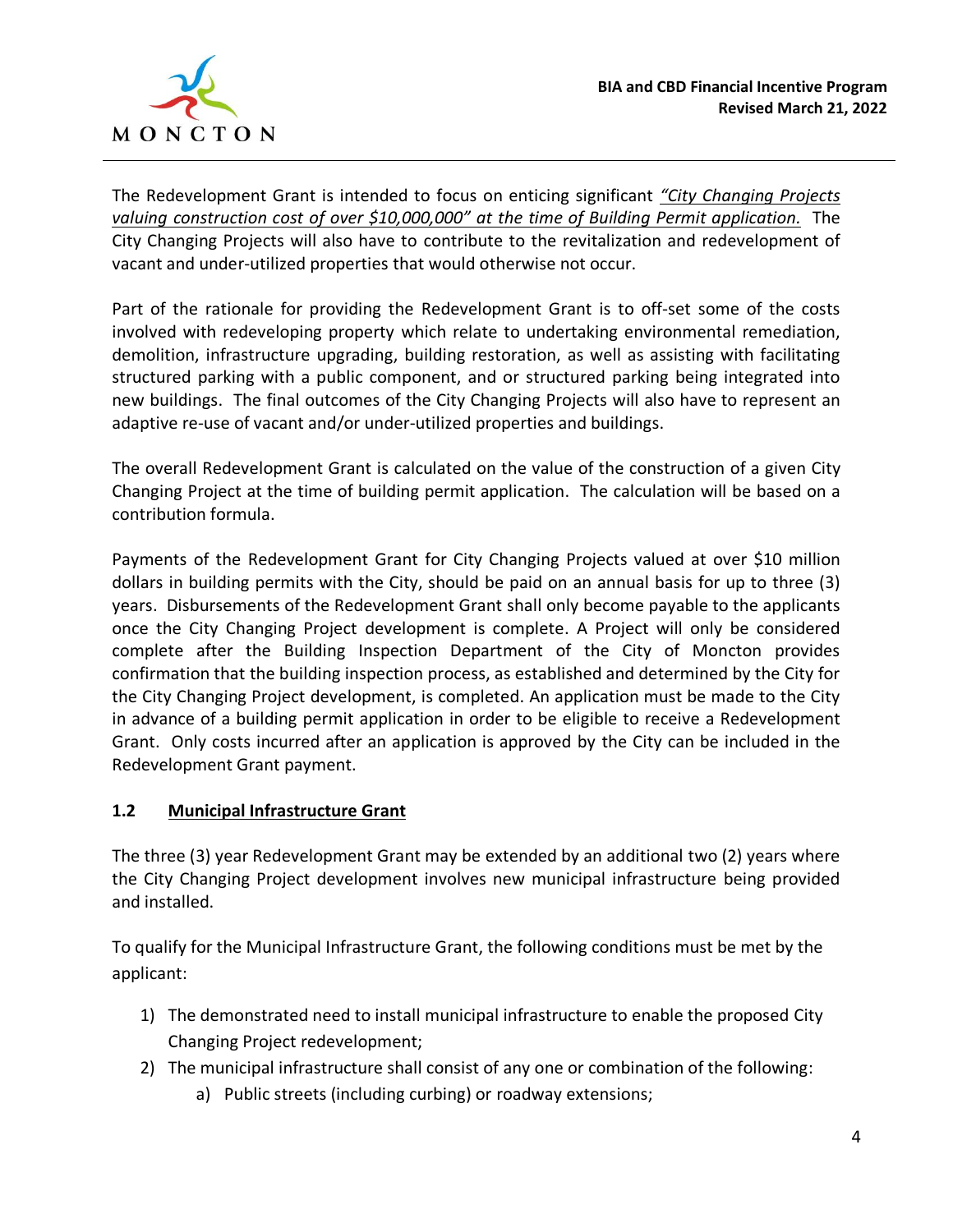

- b) Public sidewalks or trails; and
- c) Municipal water, sanitary and/or storm connections.
- 3) The applicant must demonstrate that at least \$500,000 of capital has been invested in municipal infrastructure after the date of the grant application;
- 4) The construction work to be undertaken toward the installation of municipal infrastructure and the construction work completed in the installation of municipal infrastructure must be evaluated and approved by the City. Receipt of payment issued to the applicant for the construction work in the installation of municipal infrastructure must be provided to the City before any payment of the Municipal Infrastructure Grant is issued to the applicant;
- 5) The construction work undertaken must be in the BIA or the CBD;
- 6) The construction work must be completed on or for a commercial subdivision or development parcel which also results in a building permit application and completed project valued at \$10 million or more;
- 7) Only one (1) proposed City Changing Project per development may apply for the extended two (2) year Municipal Infrastructure Grant, unless the development contains multiple qualifying City Changing Projects on adjacent parcels of land, in which case each City Changing Project would qualify for such Grant; and
- 8) The proposed City Changing Project will commence no longer than two (2) years following City Council's approval of the Municipal Infrastructure Grant or the Municipal Infrastructure Grant will be cancelled. The two (2) year period may be extended by City Council at its absolute discretion.

#### **1.3 Building Permit and Planning Fee Equivalent Grant**

The Building Permit and Planning Fee Equivalent Grant offers grants to eligible applicants for City building permit and planning fees related to developments on vacant properties.

For the purpose of this Grant, vacant land means a lot or a portion of a lot not occupied by a main building and that can accommodate a new construction. A lot containing an existing vacant main building will be considered vacant if the building is demolished. However, no Building Permit and Planning Fee Equivalent Grant will be applied to the demolition cost.

The Building Permit and Planning Fee Equivalent Grant provides assistance to eligible applicants by reducing property improvement costs in that the Grant payment is to be equal to the cost of development fees, being for development and building permits, Municipal Plan and Zoning By-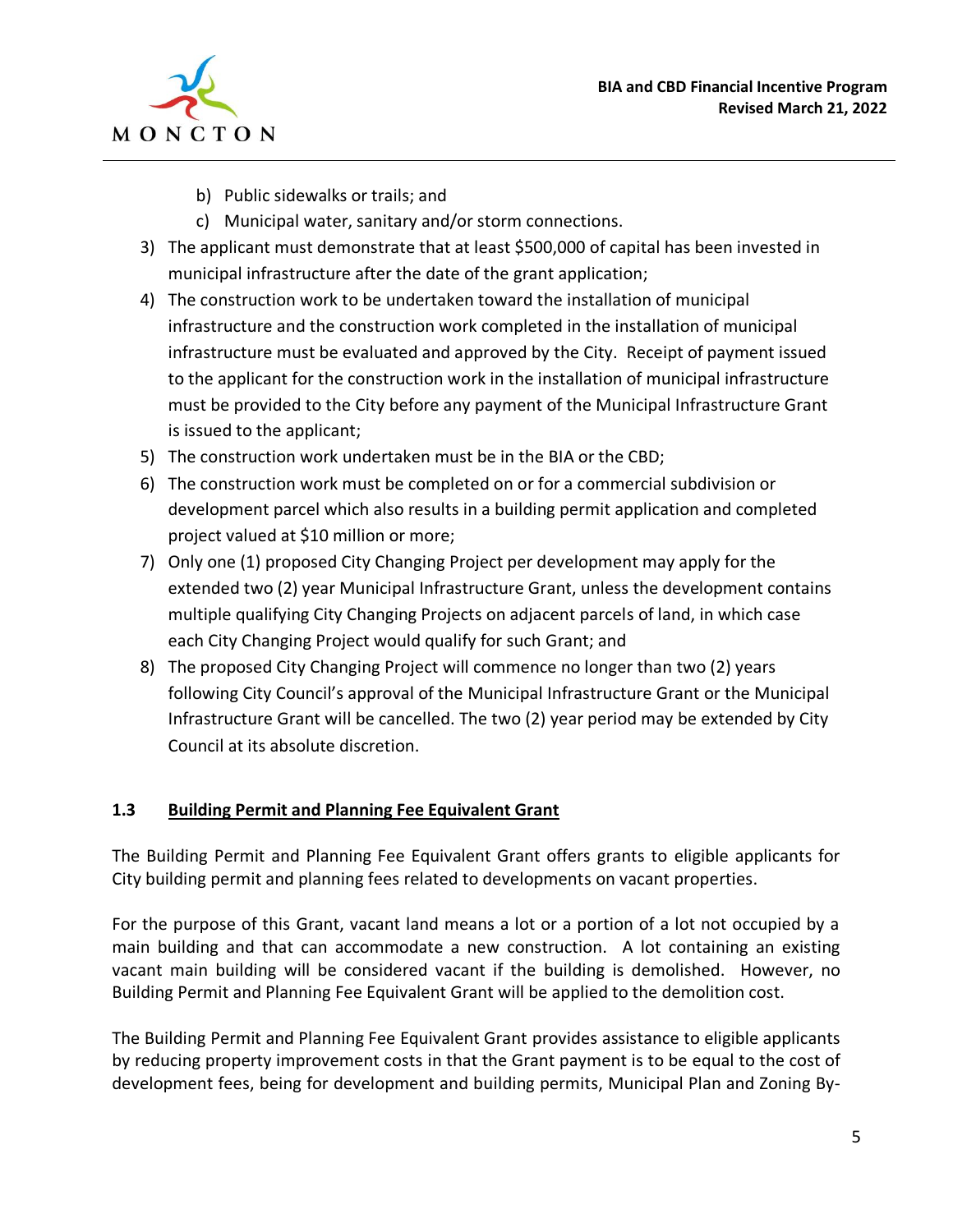

law amendments, variances, and other Planning Advisory Committee (PAC) applications. This Grant is intended to accelerate development activity.

An application must be made to the City in order to be eligible for a Building Permit and Planning Fee Equivalent Grant. All grants will be equal to 100% of the development fees paid by the applicant. Grants will be provided upon successful completion of the approved work, to the satisfaction of the City.

#### **2. PROGRAM CRITERIA**

#### General Conditions

- 2.1 The property must be located within the designated City of Moncton BIA and CBD Financial Incentive Program Area as shown in Schedule "C".
- 2.2 The property owner is registered as a Corporation under the Business Corporation Act.
- 2.3 The subject property shall not be subject to any outstanding City work orders.
- 2.4 The subject property shall not be in a position of tax or BIA levy arrears. All taxes and BIA levies owing shall be paid prior to the disbursement of any payments in relation to the Program.
- 2.5 Eligible Projects under the Program must represent one of following types of projects:
	- a) Infill and redevelopment of large surface parking lot, vacant under-utilized site and brownfield area;
	- b) Redevelopment of property which involves the demolition of commercial, residential or industrial building with the exception of designated heritage building;
	- c) Mixed Use building with integrated underground or structured parking; and
	- d) Public Parking Structure.
- 2.6 Development must significantly improve or enhance the value of the property.
- 2.7 Any property owner wishing to be considered for a Grant under the Financial Incentive Program must complete and submit an Application Form to the City prior to the commencement of any works and prior to application for building permit. Applications will not be applied retroactively to previously approved development projects.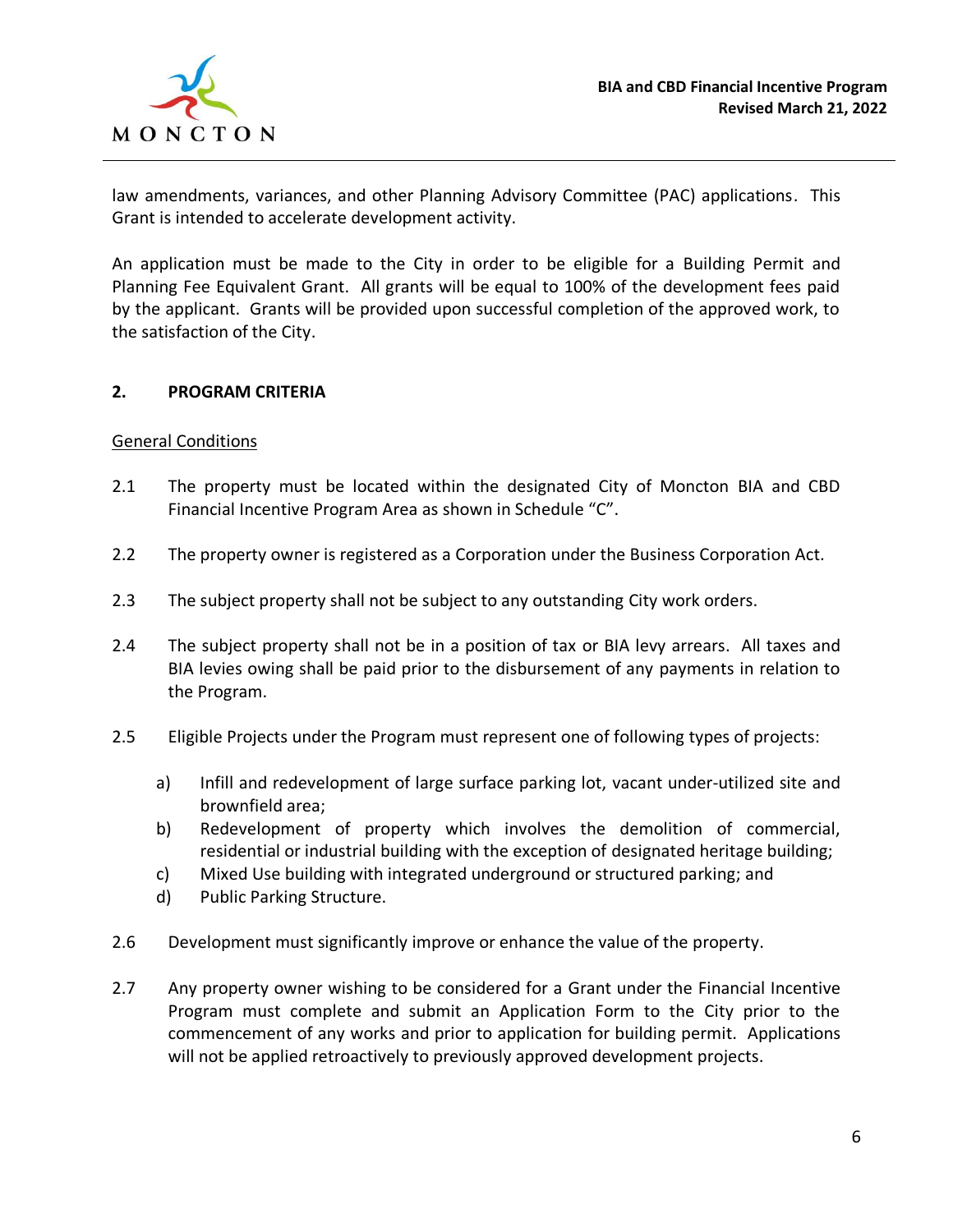

- 2.8 For approved projects, the City will set aside the approved contributions through the City's Corporate Budget Process.
- 2.9 Applicants must pay for any applicable development fees and infrastructure charges, as determined by the City, in their entirety prior to undertaking the work for which a satisfactory grant application has been received and approved.

#### BIA and CBD Redevelopment Grant

- 2.10 Within the BIA and CBD Redevelopment Grant, the maximum grant payment to be disbursed under the Program each year cannot exceed the annual incremental revenue generated from the applicant's property in that fiscal year.
- 2.11 Before any disbursement is made under the Redevelopment Grant to the applicant, for a property for which a satisfactory grant application has been received and approved, the City Changing Project must be completed. A Project will only be considered completed after the Building Inspection Department of the City of Moncton provides confirmation that the building inspection process, as established and determined by the City for the City Changing Project development, is completed. In the event that an applicant benefits from a Municipal Infrastructure Grant, all municipal infrastructure must be evaluated and approved by the City prior to being installed (see 1.2 above). All Property taxes and BIA levies are required to have been paid as billed each year. The property shall be in compliance with all other requirements and conditions of the Program.
- 2.12 Actual costs for any or all of the eligible items may be subject to an independent audit at the expense of the applicant *(i.e. where the City requires an audit, criteria will be established)*. Any major discrepancies between building permit Application information and actual work can result in a reduction in the approved Grant amount up to the disqualification of the Grant in any case where an applicant did not respect the requirements and conditions of the Program.

#### Building Permit and Planning Fee Equivalent Grant

2.13 Any property owner wishing to be considered for a Building Permit and Planning Fee Equivalent Grant must complete and submit an Application Form to the City prior to the commencement of any works.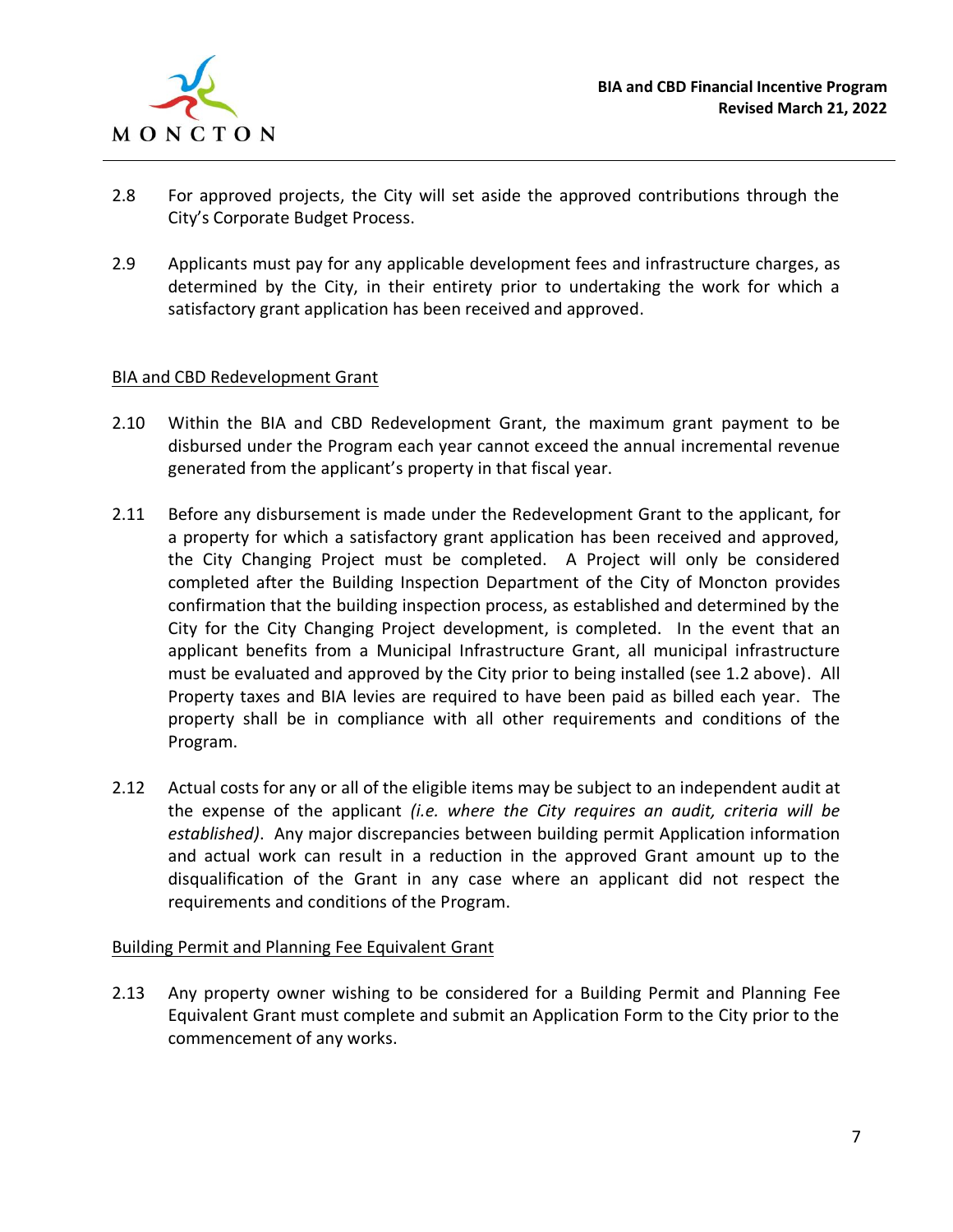

- 2.14 A Grant payment for the full amount under the Building Permit and Planning Fee Equivalent Grant will only be disbursed to successful applicants once the approved work is complete (see 2.17). Only fees paid for the following types of applications are eligible:
	- a) development permit and building permit;
	- b) rezoning fee for a Municipal Plan and Zoning By-law amendment; and
	- c) variance and other Planning Advisory Committee (PAC) applications.

#### **Other Conditions**

- 2.15 The applicant will be required to enter into an Financial Incentive Program Agreement with the City of Moncton which will specify the terms and conditions of the Grant under this Program.
- 2.16 The proposed City Changing Project development will commence no longer than two (2) years following City Council's approval of a Grant under this Program or the Grant will be cancelled. The two (2) year period may be extended by City Council at its absolute discretion.
- 2.17 The Building Permit and Planning Fee Equivalent Grant will only be disbursed to successful applicants once confirmation is provided by the Building Inspection Department of the City of Moncton that the building inspection process, as established and determined by the City for the City Changing Project development, is completed. The first Grant disbursement of the Redevelopment Grant will be made to the applicant any time after the 1st of July of the year following receipt of confirmation that the Building Inspection process is completed. The applicant must also provide proof that municipal taxes and BIA levies have been paid.

#### **3. REDEVELOPMENT GRANT APPLICATION REVIEW AND APPROVAL**

3.1 The City's Economic Development Department will administer the BIA and CBD Financial Incentive Program. All applications will be evaluated by an Inter-Departmental working group made up of staff from Economic Development, Urban Planning, Building Inspection, Engineering, Legal and Finance Departments. This group will be responsible for providing recommendations for Council's approval based on the Program requirements.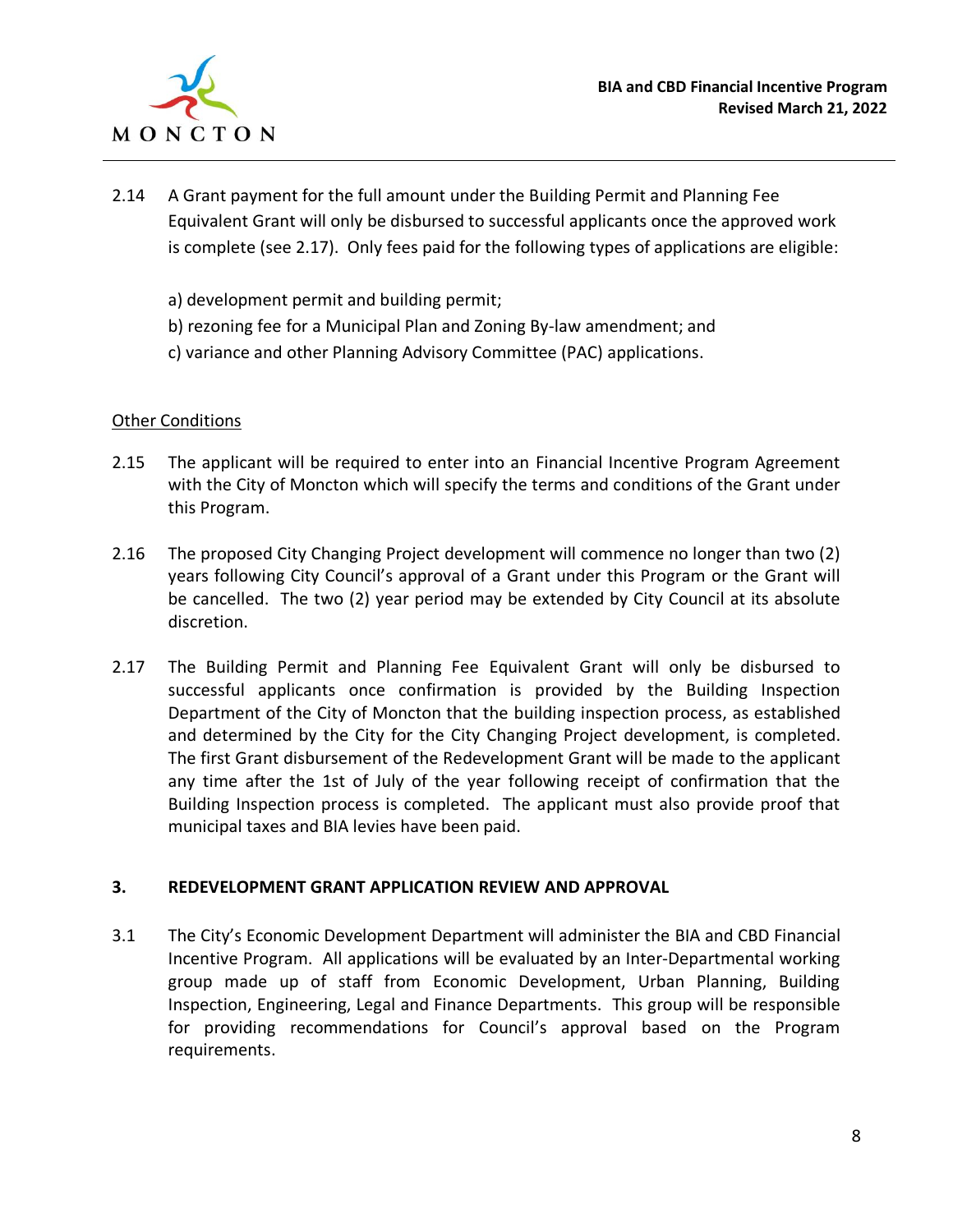

- 3.2 Applications are filed utilizing the BIA and CBD Financial Incentive Program Application Form outlined in Schedule "A".
- 3.3 Redevelopment Grant payments are evaluated according to Program criteria in Schedule "B".
- 3.4 Eligible City Changing Projects must be located within the designated BIA or CBD as shown on Schedule "C". Properties located within the Downtown Community Improvement Area will not be considered under the BIA and CBD Financial Incentive Program. Applicants seeking grants for properties located with the Downtown Community Improvement Area will be directed to apply under the Financial Incentive Program for Downtown Community Improvement Plan Area & Designated Heritage Properties.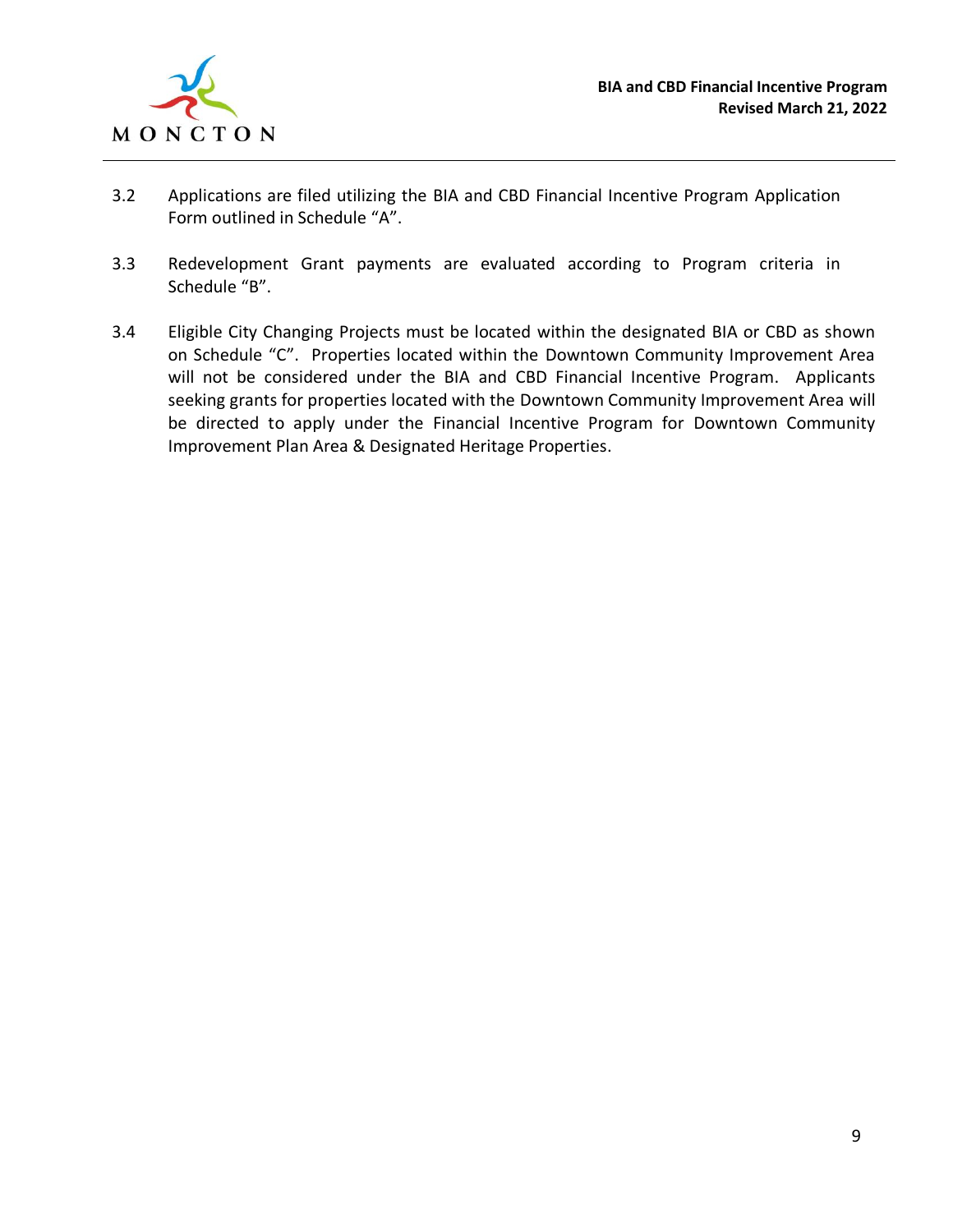

**Schedule "A"**

# **BIA AND CBD FINANCIAL INCENTIVE PROGRAM APPLICATION FORM**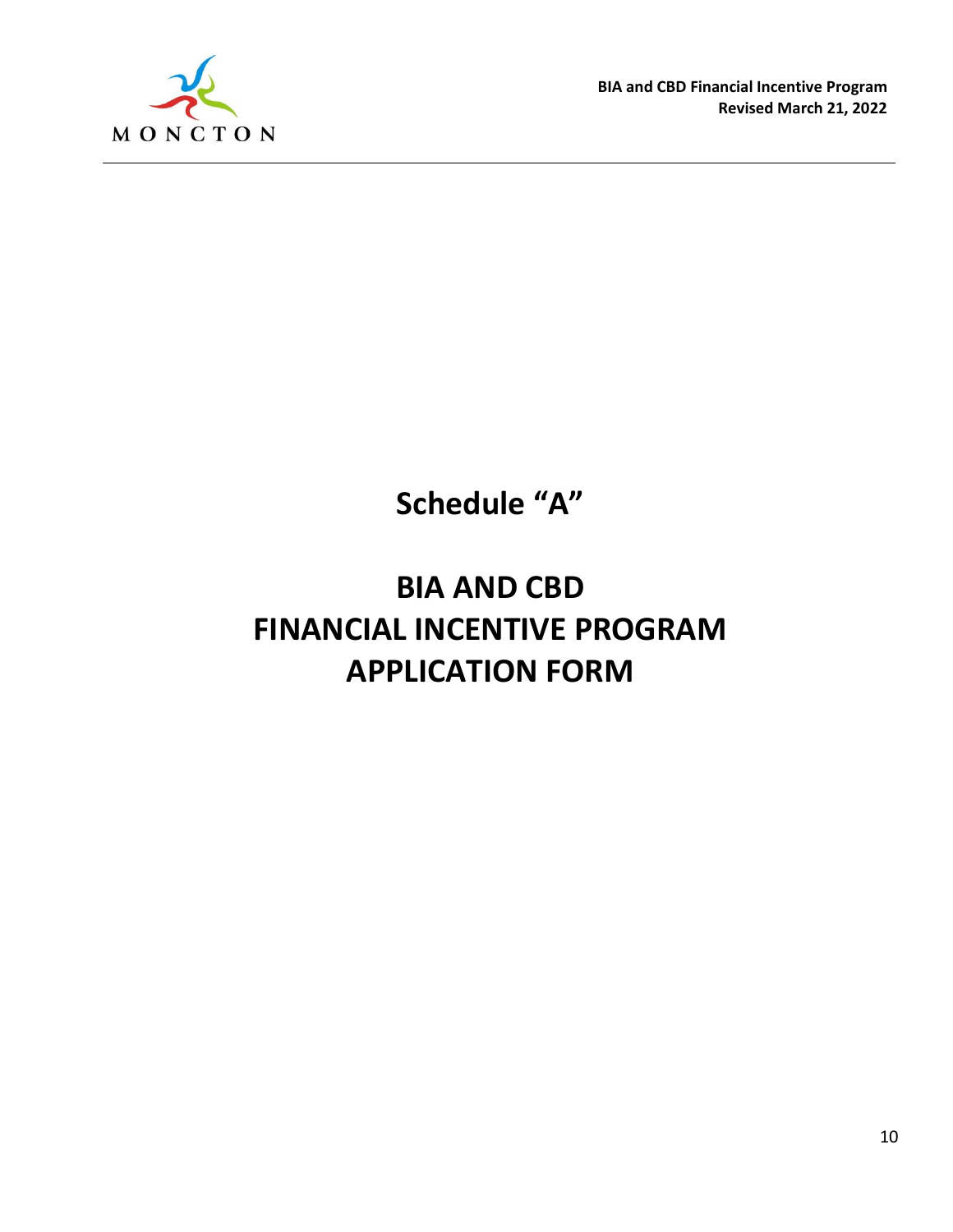

# **GRANT PROGRAM APPLICATION FORM**

## **SECTION A APPLICATION TYPE**

PLEASE CHECK FINANCIAL INCENTIVE GRANT (S) THAT YOU WOULD LIKE TO BE CONSIDERED FOR YOUR DEVELOPMENT PROJECT:

- $\Box$  BIA AND CBD REDEVELOPMENT GRANT
- $\Box$  MUNICIPAL INFRASTRUCTURE GRANT
- $\square$  BUILDING PERMIT AND PLANNING FEE EQUIVALENT GRANT

### **SECTION B GENERAL INFORMATION AND INSTRUCTIONS**

- 1) An application for a Grant under the BIA and CBD Financial Incentive Program must be submitted to the City of Moncton Economic Development Department prior to the commencement of any works and prior to application for building permit;
- 2) Such application shall include reports, plans, estimates, contracts and other details as may be required to satisfy the City with respect to the eligible costs of the project and with respect to conformity of the project with the Program;
- 3) As a condition of the grant application, the City may require the applicant to submit a Business Plan, said Plan being to the City's satisfaction;
- 4) The property shall be redeveloped resulting in a significant increase in the assessed value of the property within the BIA or CBD Area;
- 5) Eligibility of to the Program is evaluated on a point based system described in Schedule "B";
- 6) Actual costs for any or all of the items may be subject to audit by the City, at the sole cost and expense of the property owner;
- 7) All property owners participating in this Program will be required to enter into Financial Incentive Program Agreement with the City of Moncton that specifies the terms and conditions of the grant ;
- 8) All grant applications and Agreements must be approved by City Council; and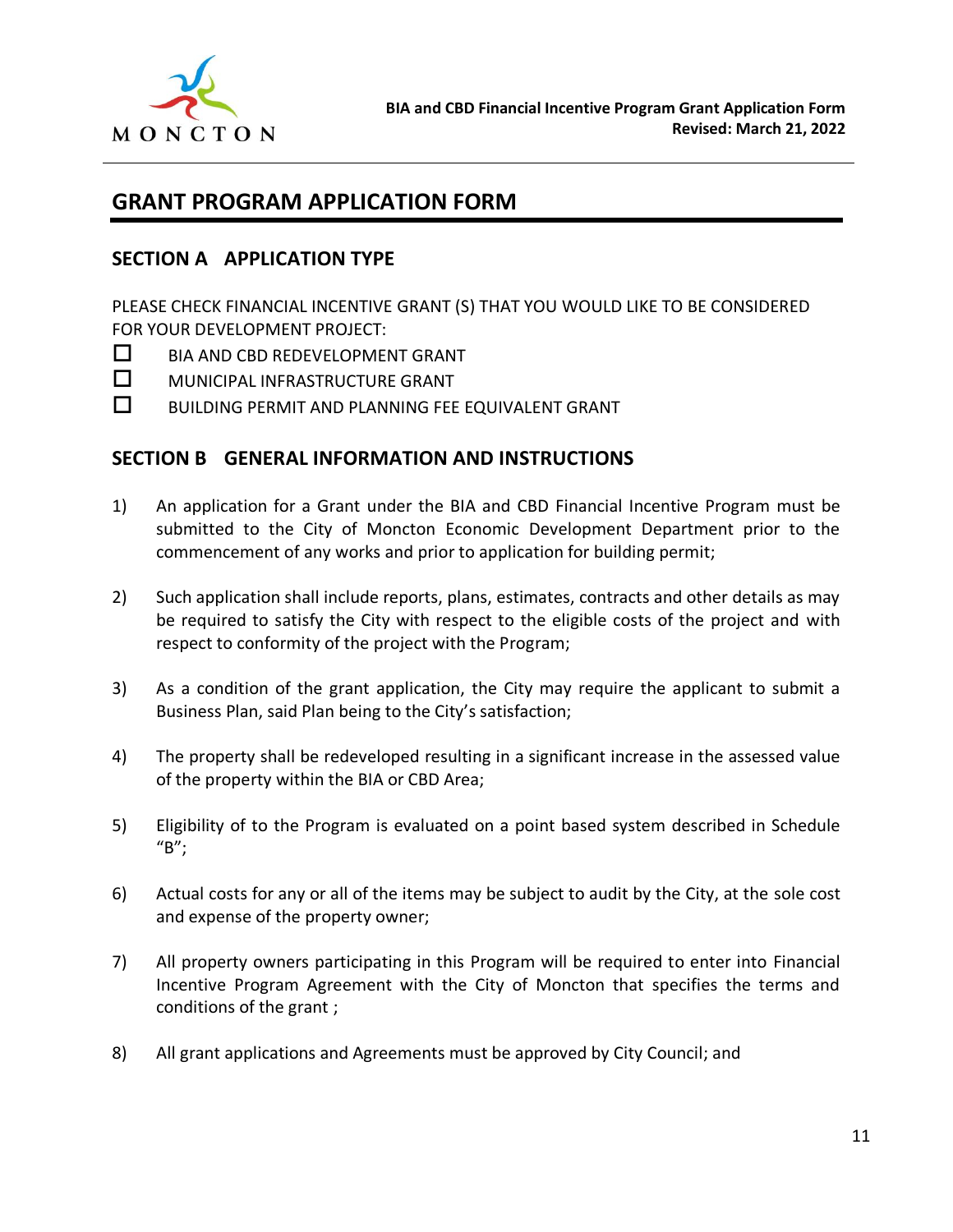

9) If an agent is acting on behalf of the property owner, please ensure the required authorization is completed and executed by the property owner as provided in Section G.

### **Section C Property Owner and Applicant / Agent Information**

| <b>Property Owner Information</b>                                                                                                                                                                                              |  |  |  |  |
|--------------------------------------------------------------------------------------------------------------------------------------------------------------------------------------------------------------------------------|--|--|--|--|
|                                                                                                                                                                                                                                |  |  |  |  |
|                                                                                                                                                                                                                                |  |  |  |  |
| ,我们也不会有什么?""我们的人,我们也不会有什么?""我们的人,我们也不会有什么?""我们的人,我们也不会有什么?""我们的人,我们也不会有什么?""我们的人                                                                                                                                               |  |  |  |  |
|                                                                                                                                                                                                                                |  |  |  |  |
|                                                                                                                                                                                                                                |  |  |  |  |
| <b>Applicant / Agent Information</b>                                                                                                                                                                                           |  |  |  |  |
| Name of Agent 2008 and 2008 and 2008 and 2008 and 2008 and 2008 and 2008 and 2008 and 2008 and 2008 and 2008 and 2008 and 2008 and 2008 and 2008 and 2008 and 2008 and 2008 and 2008 and 2008 and 2008 and 2008 and 2008 and 2 |  |  |  |  |
|                                                                                                                                                                                                                                |  |  |  |  |
| ,我们也不会有什么。""我们的人,我们也不会有什么?""我们的人,我们也不会有什么?""我们的人,我们也不会有什么?""我们的人,我们也不会有什么?""我们的人                                                                                                                                               |  |  |  |  |
|                                                                                                                                                                                                                                |  |  |  |  |
|                                                                                                                                                                                                                                |  |  |  |  |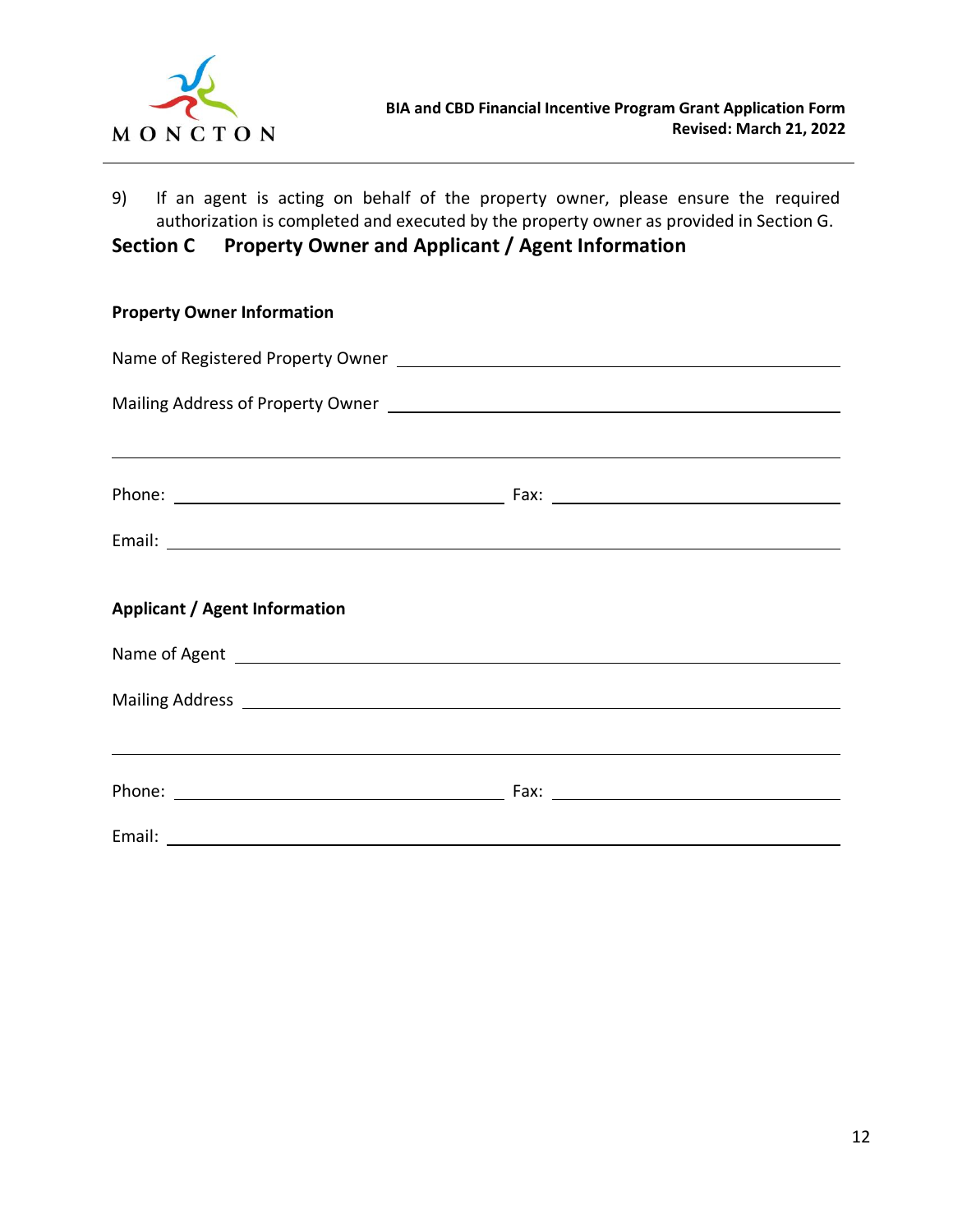

# **Section D Property Information**

Civic Address(es) of Property for which this Application is being submitted

Property Identification Number(s) (PID)

| Legal Description of Property (Lot and Plan Numbers) |  |
|------------------------------------------------------|--|
|                                                      |  |

Existing Use

| Are there existing buildings on Site?                                         | No      | Yes (if yes provide size below) |     |
|-------------------------------------------------------------------------------|---------|---------------------------------|-----|
|                                                                               | sq. ft. |                                 |     |
| <b>Building 2</b><br>(Please list any additional buildings on separate sheet) | sq. ft. |                                 |     |
| Is the property protected by a Heritage Designation?                          |         | Yes                             | No. |
| Are there any outstanding work orders on this property?                       |         | - Yes                           | No. |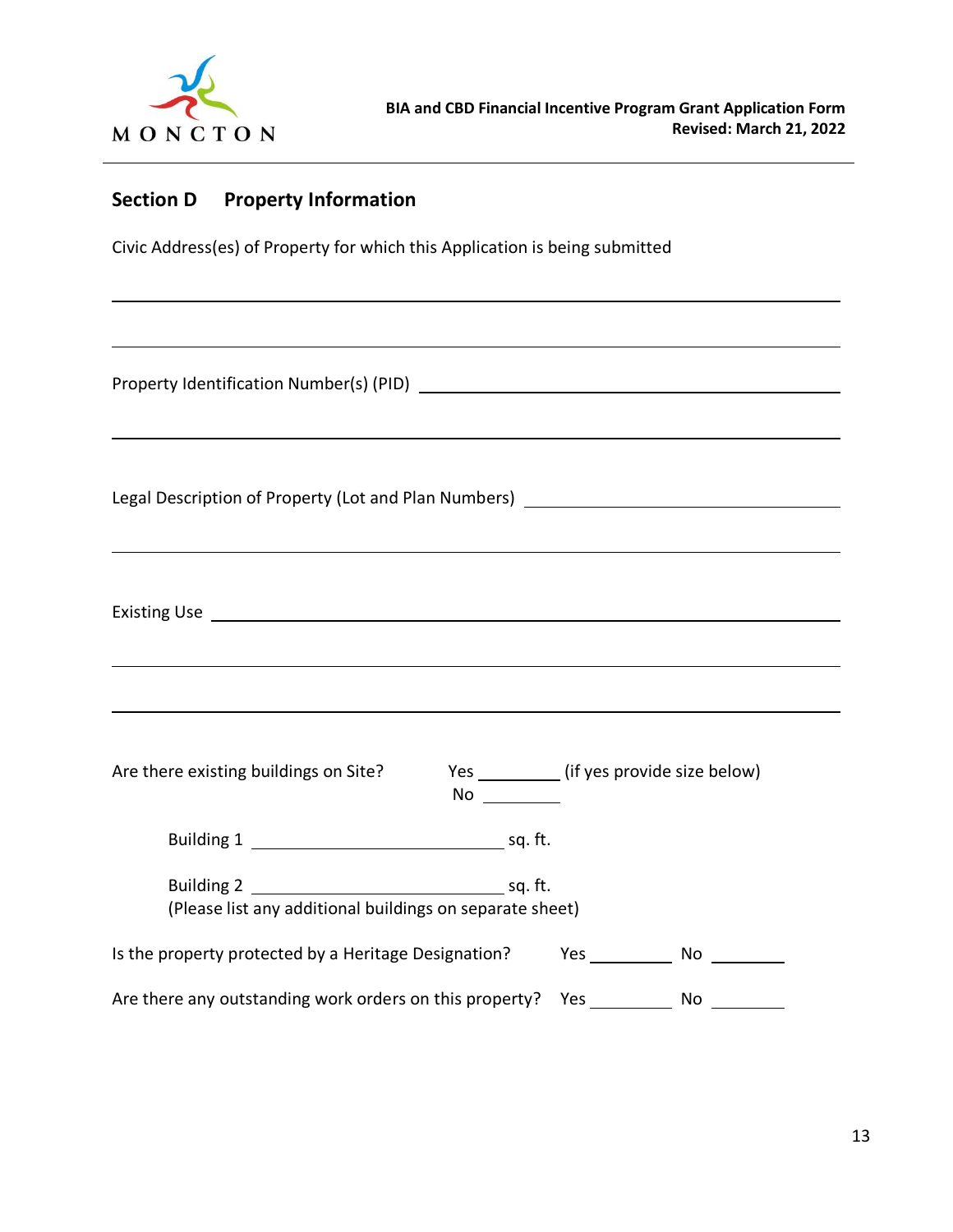

# **Section E Property Tax Information**

| <b>Current Property Taxes paid annually</b>                |             |
|------------------------------------------------------------|-------------|
| Estimated Property Taxes Paid annually after redevelopment |             |
| Is this property in tax arrears?                           | Yes.<br>No. |
| If yes, specify value of tax arrears                       |             |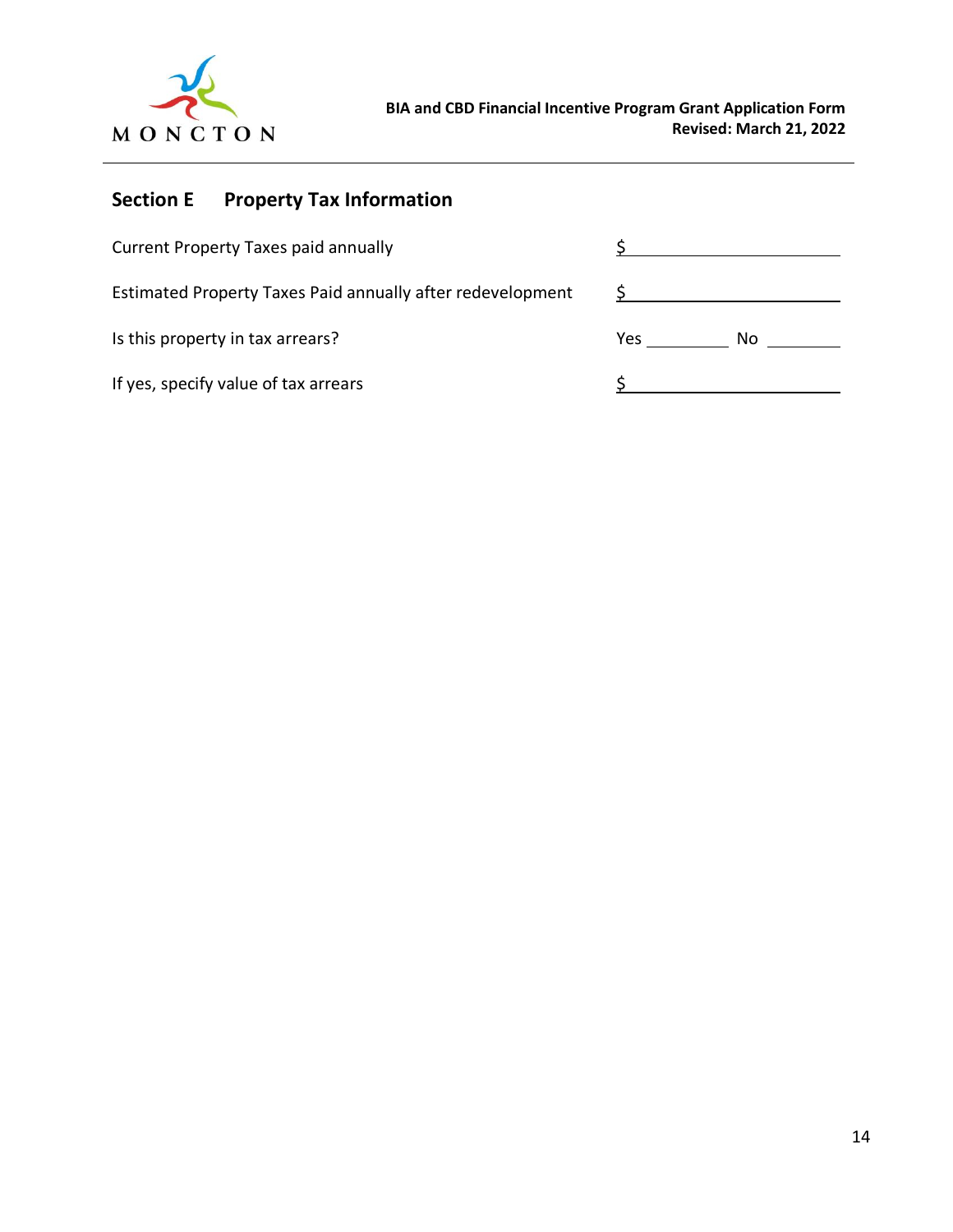

## **Section F Development Information**

Provide a detailed description (building size/type, number of stories, construction materials, etc.) of the proposed development to take place on the site (please attach detailed construction drawings).

| Estimated construction value of the proposed development |  |
|----------------------------------------------------------|--|
| Estimated construction start date (Month/Year)           |  |
| Estimated construction end date (Month/Year)             |  |

### **Section G Authorization**

|                                                    |  |                                                                                                  | am the owner |
|----------------------------------------------------|--|--------------------------------------------------------------------------------------------------|--------------|
|                                                    |  | of the land that is subject of this application, and I hereby authorize our agent / solicitor    |              |
|                                                    |  | to make this application and                                                                     |              |
| to act on my behalf in regard to this application. |  |                                                                                                  |              |
|                                                    |  | Dated at the $\_\_\_\_\_\_$ , this $\_\_\_\_$ (day) of $\_\_\_\_\_$ (month), $\_\_\_\_\_$ (year) |              |
| Name of Owner                                      |  | Signature of Owner                                                                               |              |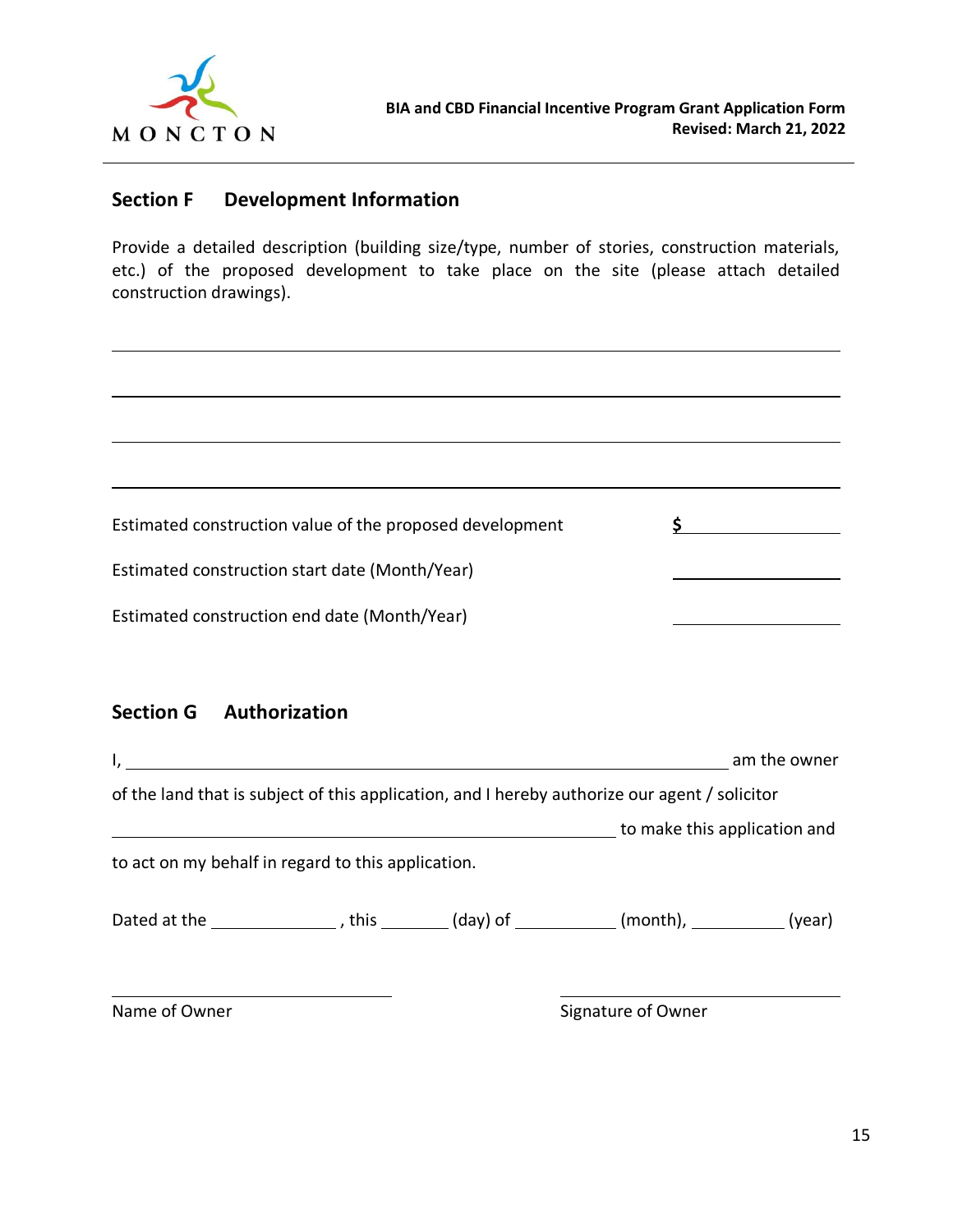

## **Section H Undertaking**

I/WE HEREBY APPLY for a grant under this program.

I/WE HEREBY AGREE to abide by the terms and conditions of the BIA and CBD Financial Incentive Program as specified in this application.

I/WE HEREBY AGREE to enter into a BIA and CBD Financial Incentive Program Agreement with the City of Moncton that specifies the terms and conditions of the grant.

I/WE HEREBY AGREE to abide by the terms and conditions of the BIA and CBD Financial Incentive Program Agreement.

I/WE HEREBY CERTIFY that the information contained in this application is true, correct and complete in every respect and may be verified by the City of Moncton by such inquiry as it deems appropriate, including inspection of the property for which this application is being made.

I/WE HEREBY GRANT PERMISSION to the City of Moncton, or its agents, to inspect my/our property prior to, during, and after environmental remediation, site rehabilitation and project construction.

I/WE HEREBY AGREE that the Program for which application has been made herein is subject to cancellation and/or change at any time by the City in its sole discretion, subject to the terms and conditions specified in the Program. Participants in the Program whose application has been approved and who have entered into the BIA and CBD Financial Incentive Program Agreement with the City, will continue to receive grant payments, subject to their Agreement.

| Dated at the |        | this | (day) of |  |
|--------------|--------|------|----------|--|
| (month),     | (vear) |      |          |  |

Name of Owner or Authorized Agent Title

Signature of Owner or Authorized Agent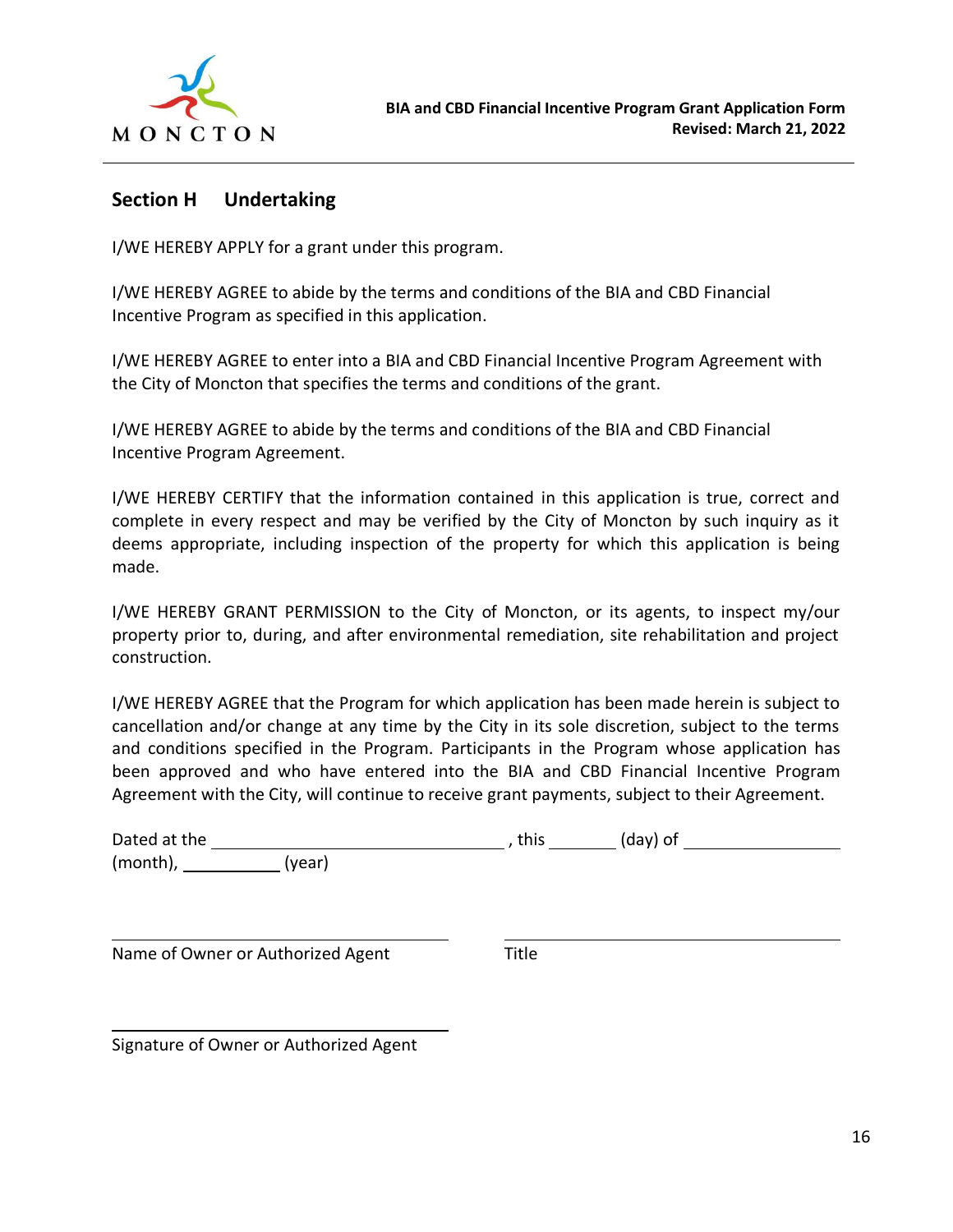

# **Schedule "B" GRANT EVALUATION FORM**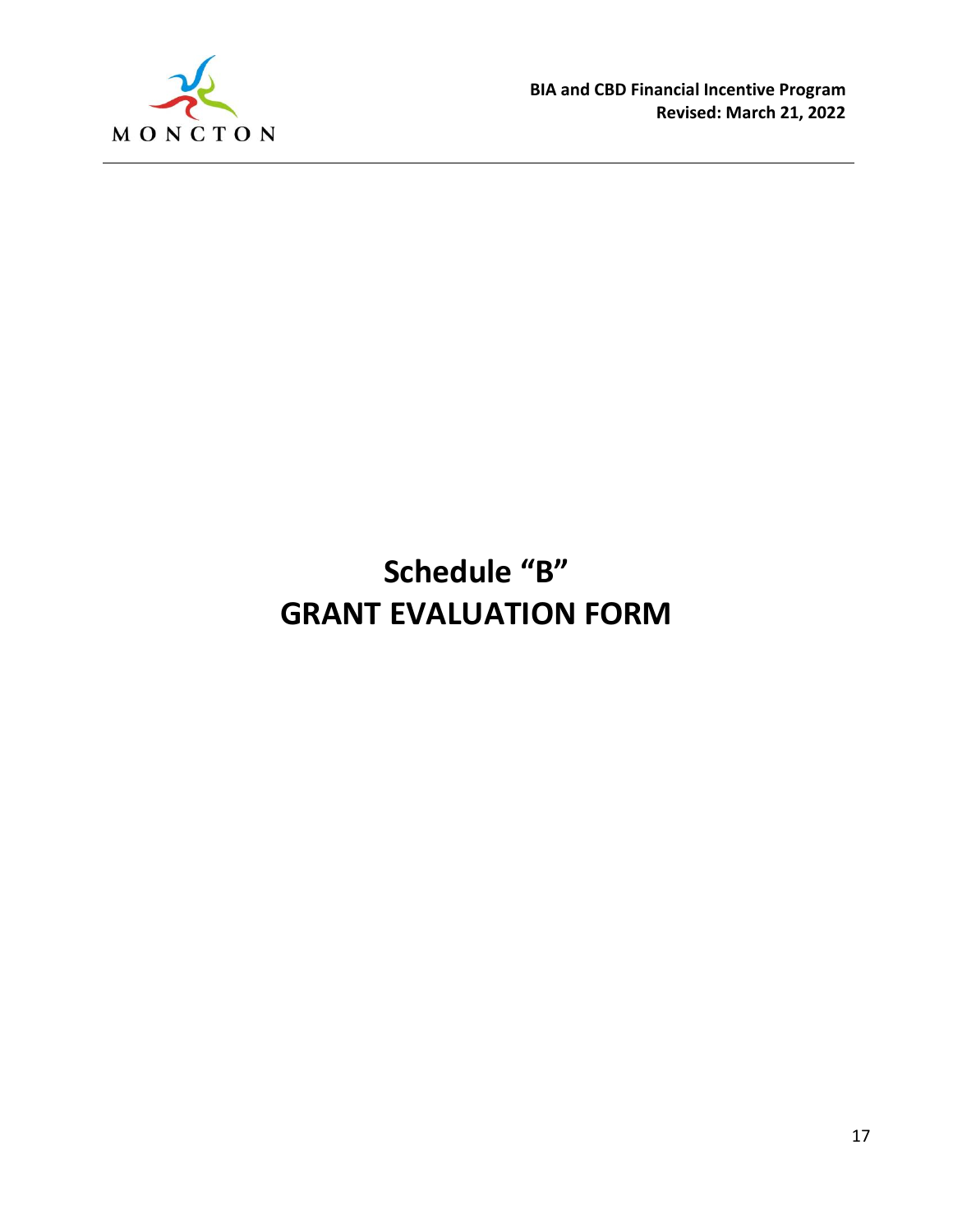

## **PROGRAM EVALUATION CRITERIA**

Projects considered under the Redevelopment Grant must have at least a minimum final building permit value exceeding \$10 million dollars. Projects under the Building Permit and Planning Fee Equivalent Grant must involve projects with building permit values exceeding \$10 million dollars.

The amount of the final Grants are guided by the evaluation system below. The points are used to guide the percentage of the total maximum incentive amount. The system evaluates development proposals to achieve the outlined development features.

All eligible proposals will automatically be granted 50 base points. Additional points will be provided when a proposal includes development features that achieve a range of policy objectives defined in the table below.

| <b>Evaluation System based on Development Features</b>                                                                                                  | <b>Points</b> | Earned        |  |  |
|---------------------------------------------------------------------------------------------------------------------------------------------------------|---------------|---------------|--|--|
|                                                                                                                                                         | (up to)       | <b>Points</b> |  |  |
| <b>New Multiple Residential Building</b>                                                                                                                |               |               |  |  |
| New Multiple Residential Building                                                                                                                       | 25            |               |  |  |
| Underground or Structured Parking integrated into Building                                                                                              | 25            |               |  |  |
| <b>New Mixed Use Development Building</b>                                                                                                               |               |               |  |  |
| New Mixed Use Building with Residential and Commercial Uses                                                                                             | 25            |               |  |  |
| Underground or Structured Parking integrated into Building                                                                                              | 25            |               |  |  |
| <b>New Commercial Building</b>                                                                                                                          |               |               |  |  |
| <b>New Commercial Building</b>                                                                                                                          | 25            |               |  |  |
| Underground or Structured Parking integrated into Building                                                                                              | 25            |               |  |  |
| <b>Public Parking Facilities</b>                                                                                                                        |               |               |  |  |
| New Public Parking Structure                                                                                                                            | 50            |               |  |  |
| <b>Environmental Remediation</b>                                                                                                                        |               |               |  |  |
| Environmental remediation plan entails bringing property into compliance with                                                                           | 15            |               |  |  |
| <b>Residential and or Commercial Standards</b>                                                                                                          |               |               |  |  |
| <b>Public Realm</b>                                                                                                                                     |               |               |  |  |
| Building Design contributes to visually improving view of streetscape                                                                                   | 15            |               |  |  |
| <b>Transit Oriented Development</b>                                                                                                                     |               |               |  |  |
| Close proximity to an existing transit stop, increased density on a transit route, etc.                                                                 | 15            |               |  |  |
| <b>Sustainable Development</b>                                                                                                                          |               |               |  |  |
| New Building incorporates sustainable features - LEED Standards, Green Globes, green<br>10<br>roof, solar, Geothermal Energy, Energy Star ratings, etc. |               |               |  |  |
|                                                                                                                                                         |               |               |  |  |
| <b>TOTAL</b>                                                                                                                                            |               |               |  |  |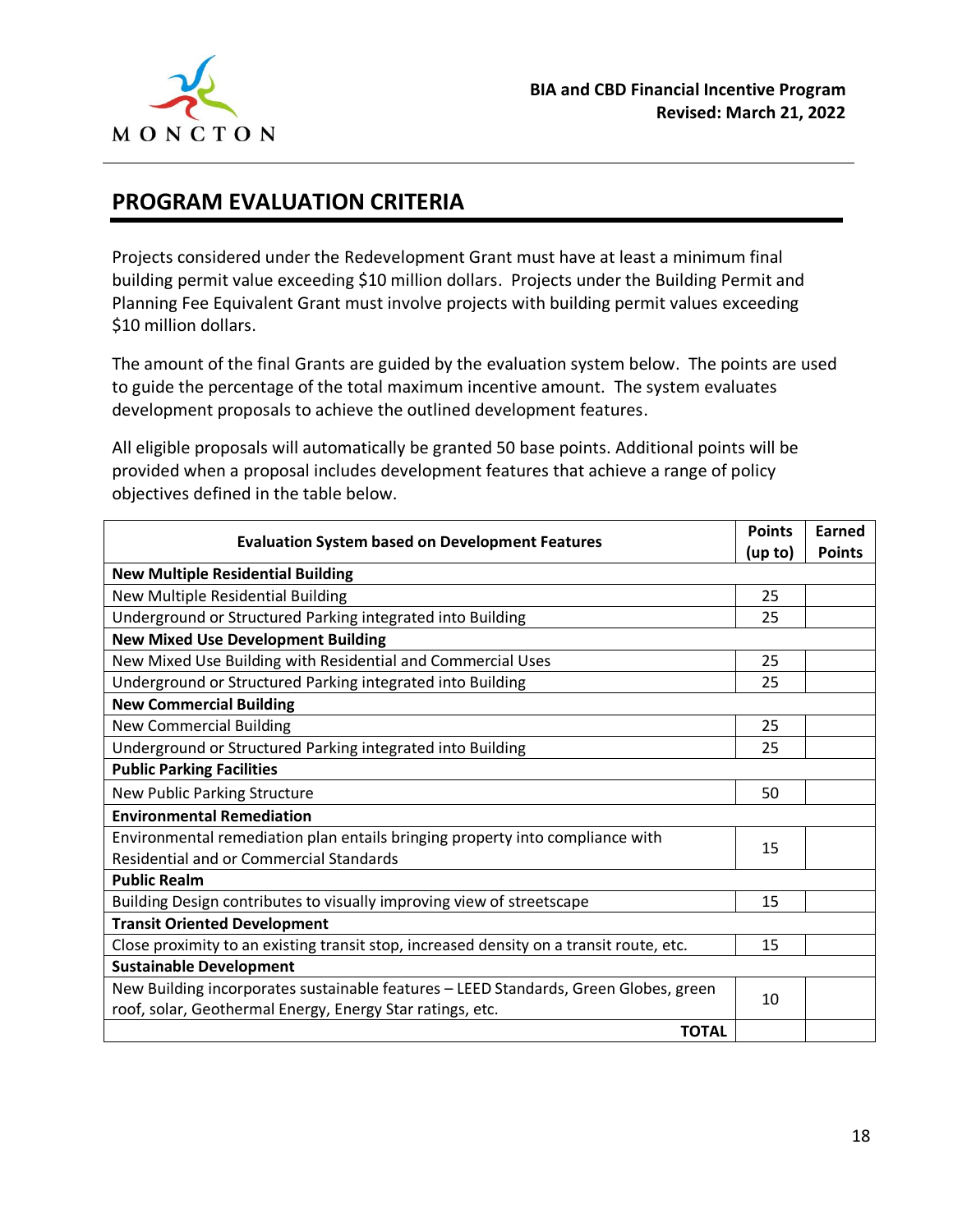

## **REDEVELOPMENT GRANT FORMULA**

Grants are paid out on a declining scale over the term of the grant.

**Grant Payout Formula:**

**(Residential Building Permit Value x Grant Rate Residential) + (Non-Residential Building Permit value x Grant Rate Non-Residential)**

**3-Year Grant:**

| <b>Grant Rate</b>      | Year 1 | Year 2 | Year 3 |  |
|------------------------|--------|--------|--------|--|
| Residential            | 0.012  | 0.011  | 0.010  |  |
| <b>Non-Residential</b> | 0.018  | 0.016  | 0.014  |  |

| <b>Grant Calculation</b>                                          |              |
|-------------------------------------------------------------------|--------------|
| Value of Construction (at time of building permit<br>application) | \$10,000,000 |
| <b>Municipal Tax Portion Residential</b>                          | x 0.015472   |
| <b>Municipal Tax Portion Non-Residential</b>                      | x 0.023208   |
| <b>Grant Duration in Years</b>                                    | 3            |
| <b>Incremental City Taxes</b>                                     | \$154,333    |

| Year         | <b>Grant Amount</b> | <b>New Tax Revenue to City</b> |
|--------------|---------------------|--------------------------------|
| Year 1       | \$126,000           | \$28,333                       |
| Year 2       | \$115,000           | \$39,333                       |
| Year 3       | \$104,000           | \$50,333                       |
| <b>TOTAL</b> | \$345,000           | \$118,000                      |

\*Assuming project is 90% Residential, 10% Non-Residential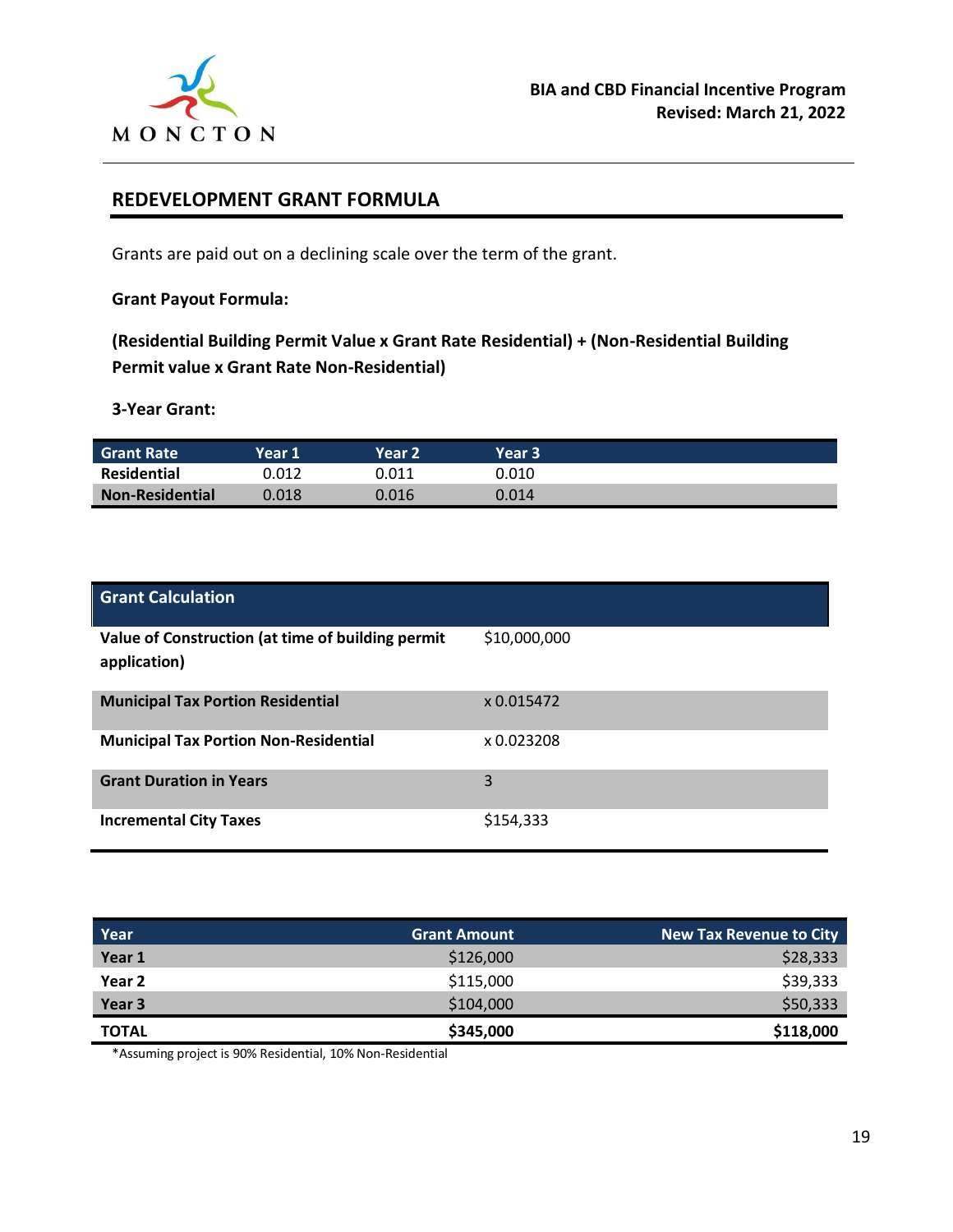

## **MUNICIPAL INFRASTRUCTURE GRANT**

Refer to section 1.2.

Years 4 and 5 are calculated using the same formula as Years 1 to 3.

#### **Grant Payout Formula:**

**(Residential Building Permit Value x Grant Rate Residential) + (Non-Residential Building Permit value x Grant Rate Non-Residential)**

**5-Year Grant:**

| <b>Grant Rate</b>      | Year 1' | Year 2' | Year 3 | Year 4' | Year 5' |
|------------------------|---------|---------|--------|---------|---------|
| Residential            | 0.012   | 0.011   | 0.010  | 0.008   | 0.007   |
| <b>Non-Residential</b> | 0.018   | 0.016   | 0.014  | 0.013   | 0.011   |

| <b>Grant Calculation</b>                                          |              |
|-------------------------------------------------------------------|--------------|
| Value of Construction (at time of building permit<br>application) | \$10,000,000 |
| <b>Municipal Tax Portion Residential</b>                          | x 0.015472   |
| <b>Municipal Tax Portion Non-Residential</b>                      | x 0.023208   |
| <b>Grant Duration in Years</b>                                    | 5            |
| <b>Incremental City Taxes</b>                                     | \$154,333    |

| Year         | <b>Grant Amount</b> | <b>New Tax Revenue to City</b> |
|--------------|---------------------|--------------------------------|
| Year 1       | \$126,000           | \$28,333                       |
| Year 2       | \$115,000           | \$39,333                       |
| Year 3       | \$104,000           | \$50,333                       |
| Year 4       | \$85,000            | \$69,333                       |
| Year 5       | \$74,000            | \$80,333                       |
| <b>TOTAL</b> | \$504,000           | \$267,666                      |

\*Assuming project is 90% Residential, 10% Non-Residential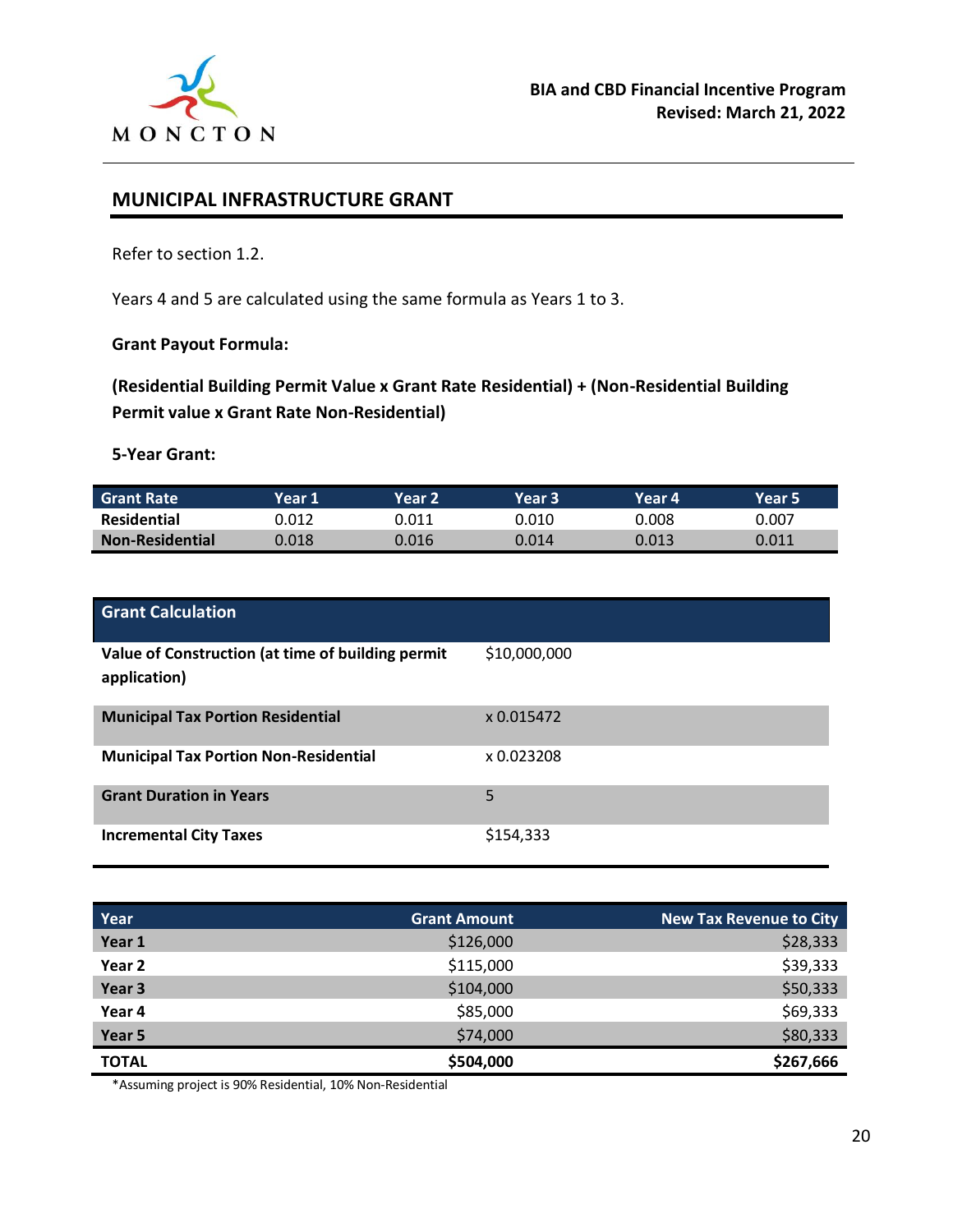

# **Schedule "C"**

# **ELIGIBLE ZONES**



Downtown Business Improvement Area

Central Business District Zone

Downtown Community Improvement Plan Area